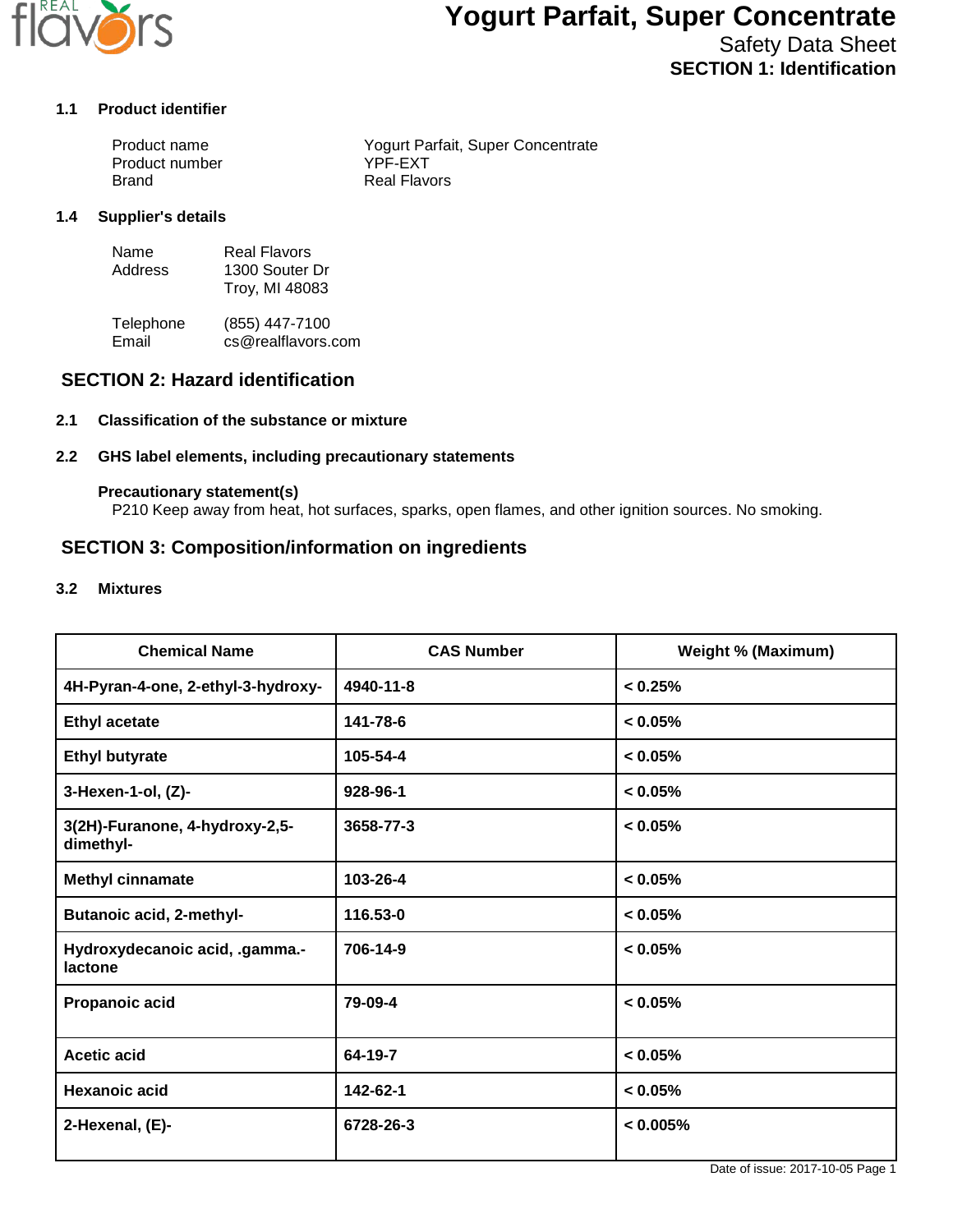

# **Yogurt Parfait, Super Concentrate**

Safety Data Sheet

| Lactic acid                                           | $50-21-5$     | < 15%     |
|-------------------------------------------------------|---------------|-----------|
| <b>Ethyl alcohol</b>                                  | 64-17-5       | $< 5\%$   |
| Butanoic acid, 2-butoxy-1-methyl-2-<br>oxoethyl ester | 7492-70-8     | $< 0.6\%$ |
| <b>Vanillin</b>                                       | 121-33-5      | $< 0.6\%$ |
| <b>Citric acid</b>                                    | 77-92-9       | < 0.2%    |
| 2-Butanone, 4-(4-hydroxyphenyl)-                      | 5471-51-2     | < 0.2%    |
| Linalool                                              | 78-70-6       | < 0.02%   |
| 1,2-Propylene glycol                                  | $57 - 55 - 6$ | $< 5\%$   |

# **SECTION 4: First-aid measures**

### **4.1 Description of necessary first-aid measures**

| General advice          | Consult a physician. Show this safety data sheet to the doctor in attendance.                                                                     |
|-------------------------|---------------------------------------------------------------------------------------------------------------------------------------------------|
| If inhaled              | No data available. Do NOT induce vomiting. Never give anything by mouth to<br>an unconscious person. Rinse mouth with water. Consult a physician. |
| In case of skin contact | Wash off with soap and plenty of water. Get medical attention if symptoms<br>occur.                                                               |
| In case of eye contact  | Rinse thoroughly with plenty of water for at least 15 minutes. Get medical<br>attention if symptoms occur.                                        |

# **SECTION 5: Fire-fighting measures**

- **5.1 Suitable extinguishing media** Use extinguishing media appropriate for surrounding fire.
- **5.2 Specific hazards arising from the chemical** No data available.
- **5.3 Special protective actions for fire-fighters** Wear self-contained breathing apparatus for firefighting if necessary.

# **SECTION 6: Accidental release measures**

**6.1 Personal precautions, protective equipment and emergency procedures** Use personal protective equipment. Avoid breathing vapours, mist or gas. Ensure adequate ventilation. Evacuate personnel to safe areas. For personal protection see section 8.

# **6.2 Environmental precautions**

Prevent further leakage or spillage if safe to do so. Do not let product enter drains.

# **6.3 Methods and materials for containment and cleaning up**

Sweep up and shovel. Do not flush with water. Keep in suitable, closed containers for disposal. Contain spillage, soak up with non-combustible absorbent material, (e.g. sand, earth, diatomaceous earth, vermiculite) and transfer to a container for disposal according to local / national regulations (see section 13)